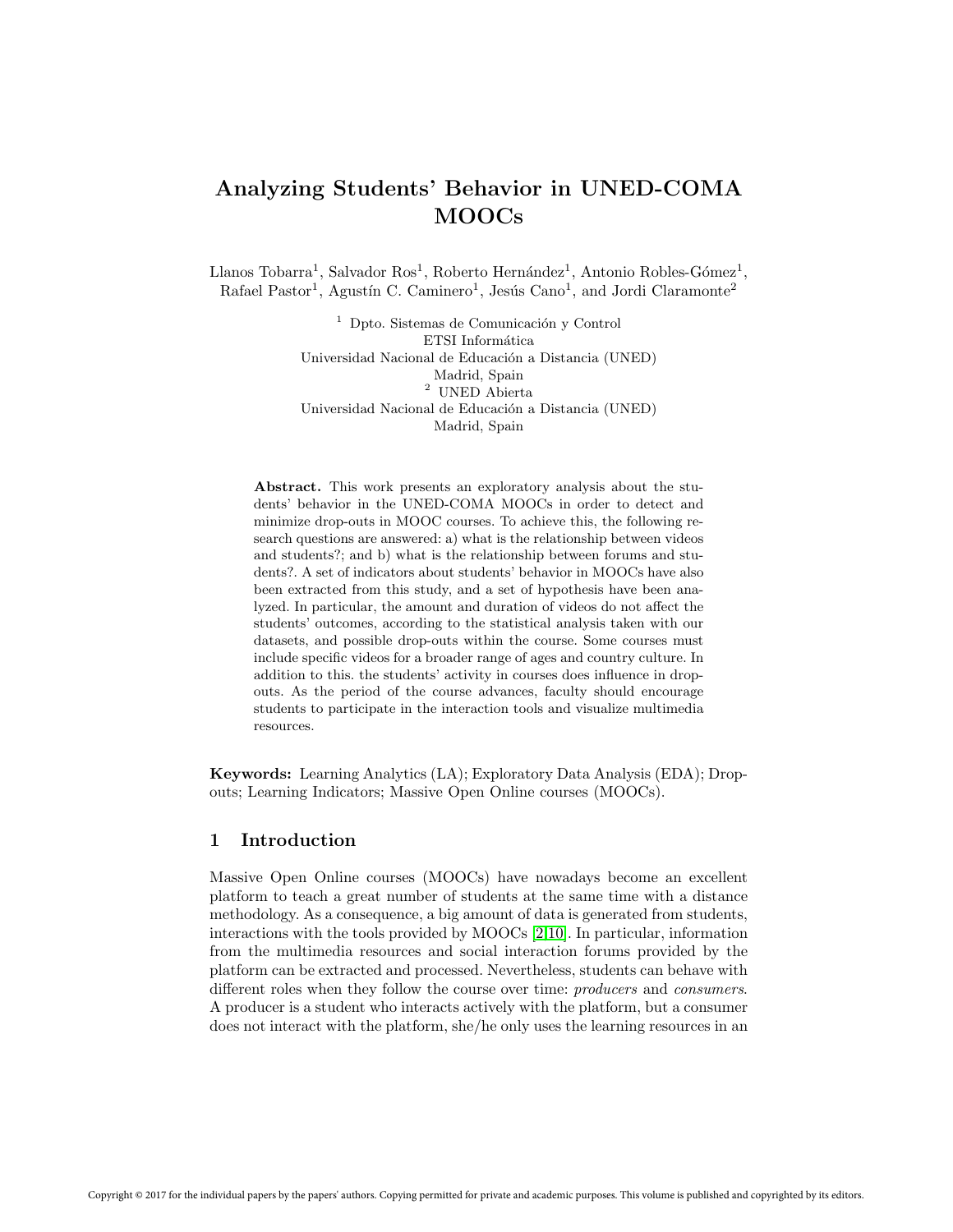isolated way [\[11\]](#page-12-2). Students with these roles would finish the course. In contrast, we have other kinds of students, who do not start the course or, even more important, they drop-out in some period the course [\[7\]](#page-12-3). For this reason, we are interested in detecting the reasons of this fact in order to establish mechanisms to minimize this negative impact and give some recommendations to faculty. Apart from this, this work aims at analyzing the students' learning in the context of the Learning Analytics (LA) topic [\[14\]](#page-13-0).

On the other hand, the Spanish University for Distance Education, UNED, has started the UNED-COMA (Curso Online Masivo Abierto; in English, UNED-MOOC) [\[4\]](#page-12-4) project for managing massive courses with multimedia videos and social interaction tools (like forums). In particular, UNED-COMA is an open initiative created in the 2012 year. The OpenMOOC [\[12\]](#page-12-5) platform is employed for this purpose. The main objective of this initiative has been the exploration of the rich experience with the distance educational methodology employed at UNED. A very preliminar work focused on only languages courses in the OpenMOOC platform of UNED-COMA was presented in the LAK 2014 conference [\[13\]](#page-12-6). This work studies all datasets generated from 2012 to 2015 for all courses hosted in the OpenMOOC platform, by including statistical analysis of data and giving MOOCs general indicators only in the area of Foreign Language courses while we analyzed courses from all the different areas of UNED-COMA.

The OpenMOOC platform hosts a set of videos and discussion forums for each course, as main interactive available resources for students, being the principal interest of our study. Courses in OpenMOOC consist of units built by a set of knowledge pills. Pills are short videos linked to supplementary material (like documents, links, or exercises) and questions with their respective answers. Pills are classified in normal, homework, and exams. The difference among them is the time to study and the possibility or not to examine the answers before its deadline. Each course has associated an intelligent discussion forum, where students and faculty can discuss and collaborate on a unit/knowledge pill.

As for the tracking process, badges are automatically awarded to participants, recognising their contributions to the learning community. Other two kinds of accreditation are possible in OpenMOOC: 1) Credential: validation of having successfully finished and passed the course; and b) UNED-COMA certificate: a formal face-to-face exam in a associated centre of UNED.

With respect to the OpenMOOC structure, most of the courses are hosted as centralized MOOCs (xMOOCs). A small set of courses encourages self-learning and creating learning communities, sharing of intellectual work and open access to materials. We therefore need to consider the specific characteristics of MOOCs to see how quality can be described, assured and developed. For instance, a taxonomy of eight types of MOOC was proposed in [\[1\]](#page-12-7), from a pedagogic point of view, not only the institutional perspective. Learning functionality, rather than MOOCs' origins, is exhaustively taken into account. Under this premise, OpenMOOC courses can be classified as made MOOC and sync MOOCs because of the creation of professional videos with the help of UNED infrastructure.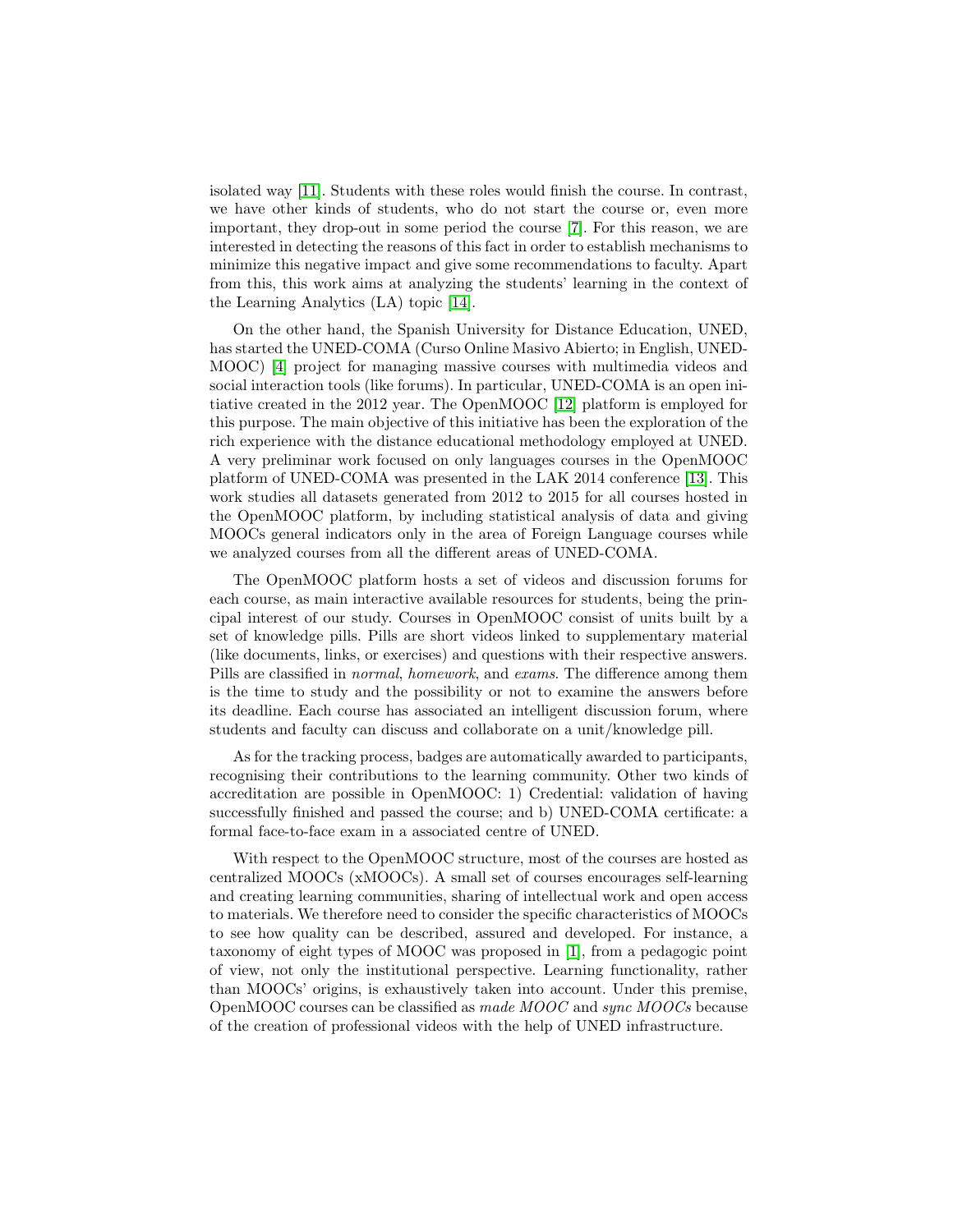Apart from pedagogy, the courses in OpenMOOC can be classified in accordance with ten dimensions identified by Margaryan et al. [\[8\]](#page-12-8) that give a best example of the nature of the course. See Table [1](#page-2-0) for more details.

|   | X           | X               |
|---|-------------|-----------------|
|   |             | $\mathbf x$     |
|   | X           | $\mathbf x$     |
|   |             | X               |
|   |             | $\mathbf x$     |
|   | $\mathbf x$ | X               |
|   | $\mathbf x$ | $\mathbf{x}$    |
| X |             |                 |
|   | $\mathbf x$ |                 |
|   |             | Low Medium High |

<span id="page-2-0"></span>Table 1. OpenMOOC average course classification according to Margaryan et al [\[8\]](#page-12-8).

The rest of this work consists of four additional sections. First, a brief description of the methodology used in this work is given. Then, the most relevant details about the data pre-processing and contextualization are presented. Next section presents the research questions and hypothesis, and discusses the results obtained from the datasets. Finally, the primary conclusions and future work of this research are detailed.

## 2 Methodology

To carry out the analysis of the resulting research questions and hypothesis formulated in this work, the visual e-learning analytics process (VeLA) proposed by [\[5\]](#page-12-9) has been adapted for our purposes. The VeLA model provides with a framework to process the data provided by OpenMOOC in order to prepare the information for visualization. From this process, Learning Analytics (LA) techniques can be employed in order to study the generated data.

The VeLA process taken here has been followed as detailed next. First of all, our dataset has been transformed in order to apply analytic models, particularly, an Exploratory Data Analysis (EDA), by including some statistical analysis. This initial dataset was composed by two different databases. On one hand, a PostgreSQL database contains all the static data related to OpenMOOC: information related to users, and courses structure and data platform. Additionally, a MySQL database has given support to the Q&A forums within our courses. Our OpenMOOC platform also uses a third database, a NoSQL MongoDB, to store activity data. At the time of this work, this database can not be accessed for its analysis.

In parallel with data analysis, we have mapped a portion of the data to visualize relevant patterns within the course resources, which could be relevant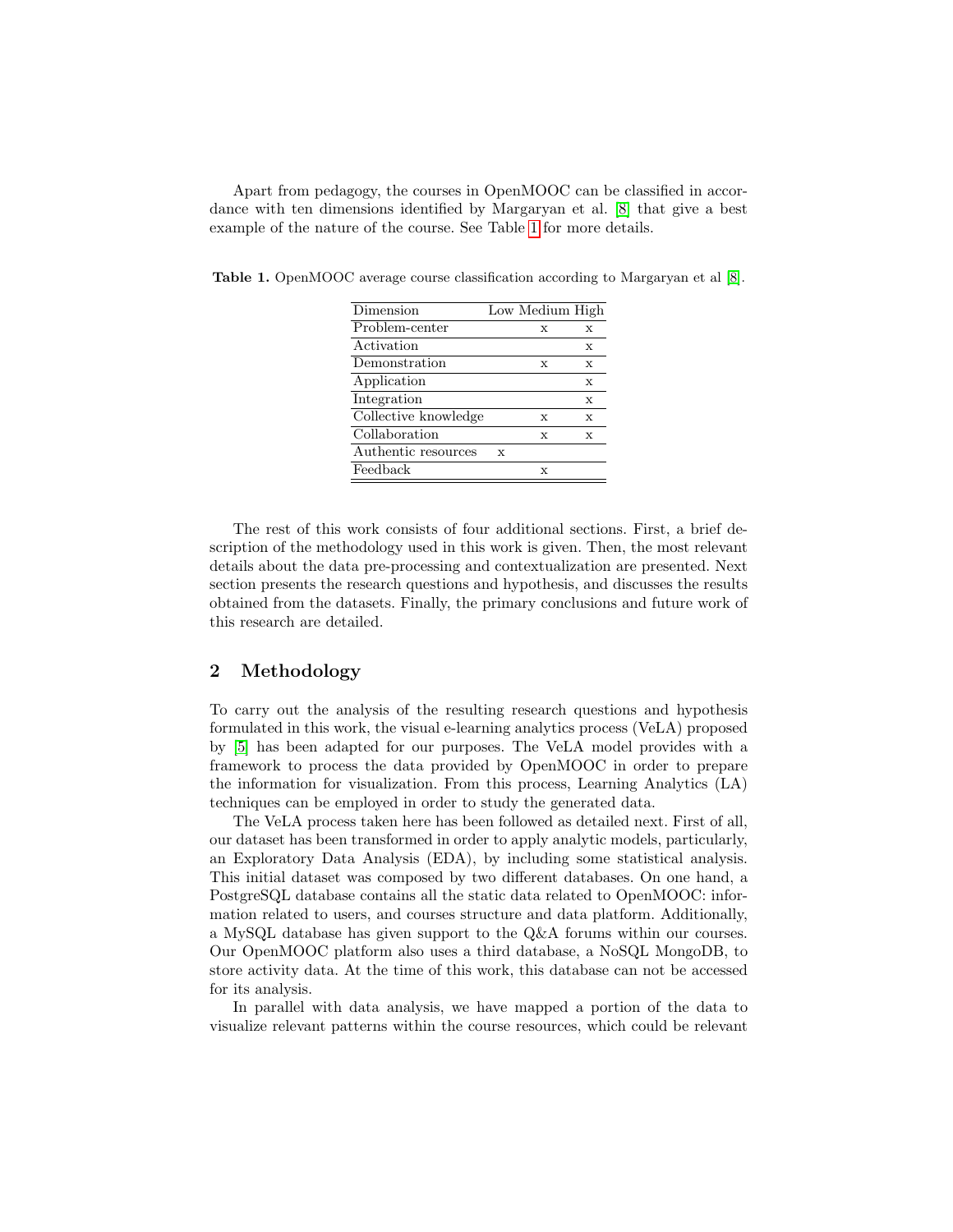for studying our research questions below. The generated results have provided feedback to post-processing the dataset and to repeat the process in order to discover new knowledge.

Next sections provided with details about the datasets, research questions and hypothesis, and the results obtained in this work.

## 3 Dataset description

Within the OpenMOOC platform, there are hosted 38 different courses and 99 course instances due to several repetitions of the courses during several years. The courses are classified in the following categories selected by the UNED-COMA administrators:

- General purpose (G).
- Languages (L).
- Science and Technology (ST).
- Social Service (SS).
- $-$  Laws (LW).
- Humanities (H).
- Economic and Business (EB).
- Psychology (P).

| Course cathegory                              | Male              | Female       | Unknown |
|-----------------------------------------------|-------------------|--------------|---------|
| Education, Economy and Bussiness              | 0.92              | $\mathbf{1}$ | 0.17    |
| Education, Science and Technology             | 2.26              | 3.74         | 0.54    |
| Economy and Bussiness, Social Service         | 0.09              | 0.05         | 0.018   |
| Economy and Bussiness, Science and Technology | 5.42              | 4.19         | 0.82    |
| Economy and Bussiness                         | 3.36              | 5.17         | 0.82    |
| Education                                     | 0.45              | 1.60         | 0.14    |
| General                                       | 0.35              | 0.21         | 0.04    |
| Humanities                                    | 0.61              | 1.48         | 0.18    |
| Laws, Economy and Bussiness                   | 0.62              | 1.14         | 0.19    |
| Languages                                     | 20.07             | 31.426       | 4.06    |
| Psicology, Economy and Bussiness              | $0.4^{\circ}$     | 0.69         | 0.10    |
| Psicology, Social Service                     | 0.291338 0.533466 |              | 0.09    |
| Social Service, Economy and Bussiness         | 0.09              | 0.132        | 0.02    |
| Social Service, Humanities                    | 0.869             | 1.299        | 0.199   |
| Science and Technology, Humanities            | 0.637592          | 0.67         | 0.12    |
| Science and Technology, Laws                  | 0.0004            | $\Omega$     | 0       |
| Science and Technology                        | 1.70              | 0.66         | 0.23    |

<span id="page-3-0"></span>Table 2. Percentage of students grouped by course categories during the period of 2012-2015.

Due to the complex nature of some of the courses, it has been very difficult to classify them into one specific category. Therefore, some of them are associated with two categories. The number of registered students is near 280.000.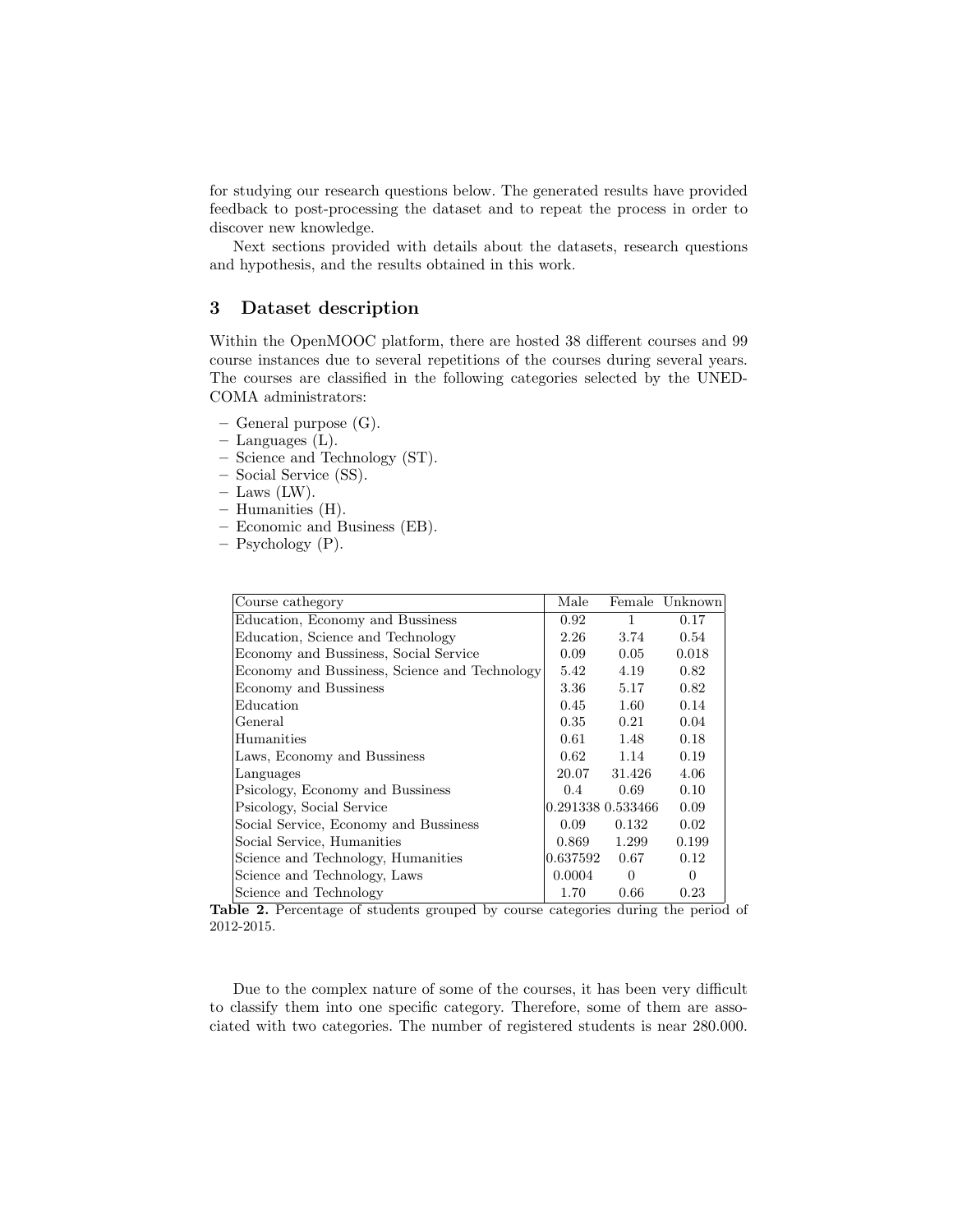In Table [2,](#page-3-0) the percentage of students per category group is represented. The OpenMOOC platform does not provide many personal information related to the students such as age or gender. In order to perform this analysis within the VeLA process, an automated classification to detect user gender from his/her name has been implemented. We can stablish that there is a strong interest in courses related to languages; which includes English, Spanish, and German. It is also remarkable the great female interest in courses of the OpenMOOC platform.

|      | year new inscriptions old students |          |
|------|------------------------------------|----------|
| 2012 | 11782                              | $\Omega$ |
| 2013 | 158241                             | 4193     |
| 2014 | 8343                               | 14659    |
| 2015 | 1466                               | 928      |

<span id="page-4-0"></span>Table 3. Inscription and retention of students the period of 2012-2015.

If we pay attention towards the inscription of new students and the permanence of the students in the OpenMOOC platform represented at Table [3,](#page-4-0) there was an important interest in OpenMOOCs during 2013, but this initial enthusiasm dropped during 2014 and 2015 years. The lack of new students and the short permanence of the students in the platform are also two relevant issues that should be analysed carefully.

## 4 Research Questions and Discussion

In this section two research questions are detailed and discussed exhaustively. These ones focus on the students' patterns when visualizing videos hosted in the studied OpenMOOC courses, and their interaction within the social communication tools offered to them. In our particular case, the debate forums have been analyzed. A number of indicators belonging to OpenMOOC courses are also given along this section, in order to employ LA techniques when studying students' behaviors.

#### 4.1 RQ1 - What is the relationship between videos and students?

As stated above, the most relevant elements within OpenMOOC courses are videos [\[6,](#page-12-10)[9\]](#page-12-11). These resources are knowledge pills. Our OpenMOOCs do not offer students' tracking during the use of videos in the platform by students, but we are able to obtain some relevant information about videos within our OpenMOOC platform, since YouTube Analytic has been integrated in it. Videos hosted in the OpenMOOC platform are uploaded to YouTube by using principally two UNED-COMA accounts. Additionally, other small set of videos, less than the 10% of the platform videos, were uploaded with personal YouTube accounts of faculty. Therefore, we can not access to a full dataset of videos. Nevertheless, our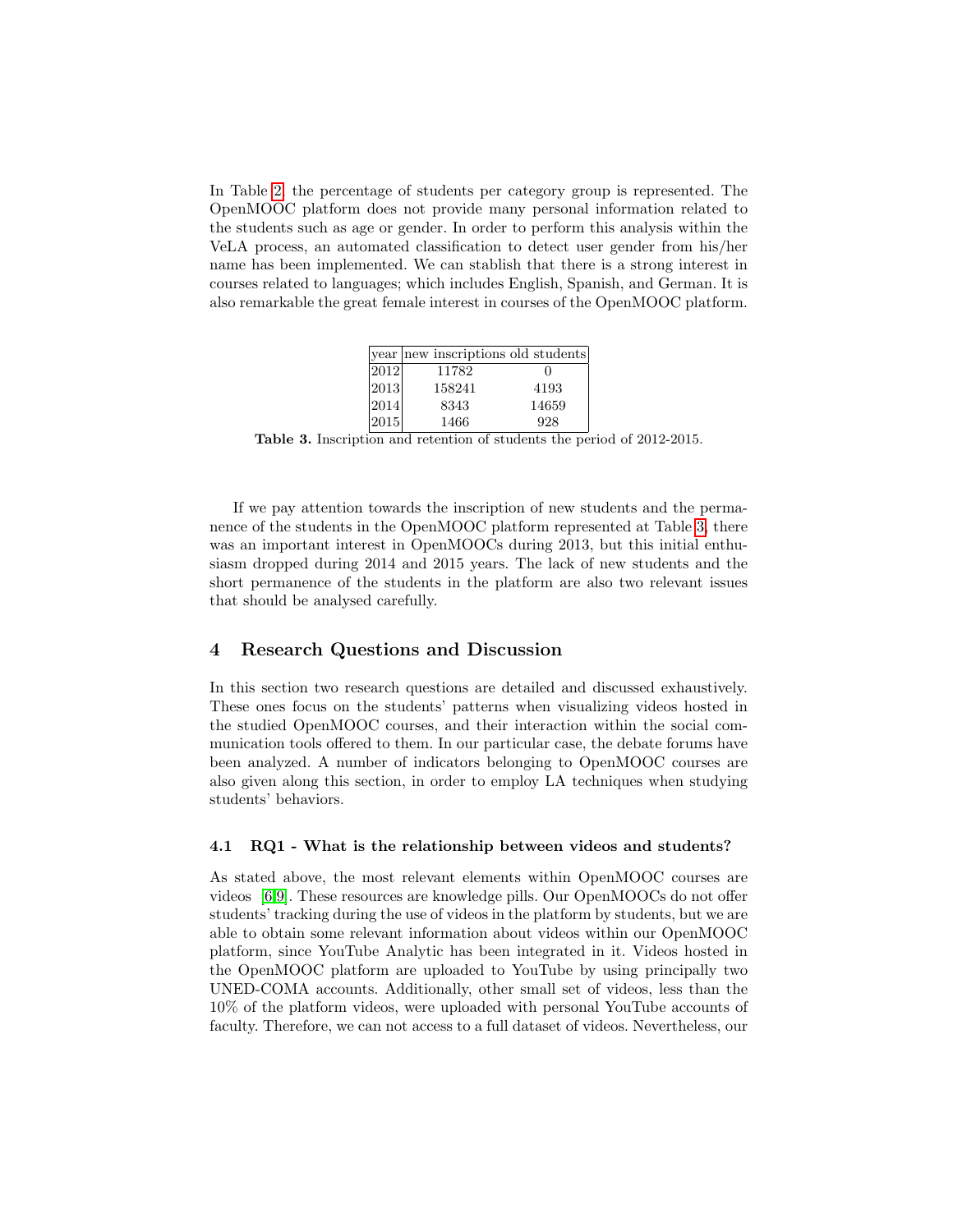study is relevant enough to make conclusions, since a high percentage of videos have been analyzed.

Table [4](#page-5-0) shows the geographical distribution, in terms of age and sex, of visitors for the videos hosted in the principal video channels employed by the OpenMOOC platform. This information can only be gathered when the user visualizes a video, while logged with a Gmail account. This is not a problem, since almost 70.000 students use it to access the OpenMOOC platform, according to the data stored in the database. They represent

| $\overline{\text{Country}}$ | Age       |         | Male Female |
|-----------------------------|-----------|---------|-------------|
| Colombial                   | 65-       | 0.0     | 0.0         |
|                             | $55 - 64$ | 0.0     | 0.0         |
|                             | $45 - 54$ | 25.0    | 0.0         |
|                             | $35 - 44$ | 7.1     | 0.0         |
|                             | 25-34     | 32.1    | 0.0         |
|                             | 18-24     | 28.6    | 0.0         |
|                             | 13-17     | 3.6     | 3.6         |
|                             | 65-       | 1.8     | 0.0         |
|                             | $55 - 64$ | 3.3     | 0.0         |
|                             | 45-54     | 37.0    | - 5.1       |
| Spain                       | $35 - 44$ | 12.0    | 4.0         |
|                             | $25 - 34$ | 20.3    | 9.1         |
|                             | $18-24$   | 3.6     | 4.0         |
|                             | 13-17     | 0.0     | 0.0         |
|                             | 65-       | $0.0\,$ | 0.0         |
|                             | $55 - 64$ | 18.2    | 0.0         |
|                             | 45-54     | 0.0     | 0.0         |
| Mexico                      | 35-44     | 24.2    | 0.0         |
|                             | $25 - 34$ | 45.5    | 0.0         |
|                             | 18-24     | 9.1     | 0.0         |
|                             | 13-17     | $3.0\,$ | 0.0         |
|                             | 65-       | 0.0     | 0.0         |
| Peru                        | $55 - 64$ | 0.0     | 0.0         |
|                             | $45 - 54$ | 2.6     | 0.0         |
|                             | 35-44     | $0.0\,$ | 0.0         |
|                             | $25 - 34$ | 10.3    | 0.0         |
|                             | 18-24     | 53.8    | 33.3        |
|                             | 13-17     | 0.0     | 0.0         |

<span id="page-5-0"></span>Table 4. Geographical distribution of video visitors by age and sex.

As observed in Table [4,](#page-5-0) the percentage of visits are shown for each origin country of videos, and divided by the age in ranges and sex (male or female) of student visitors. On one hand, we would like to highlight the great impact of our courses has in American countries of Spanish tongue. Age range is also important in order to detect the most convenient public of our courses, and to study how to improve courses to attract them to the rest of visitors. For instance, visitors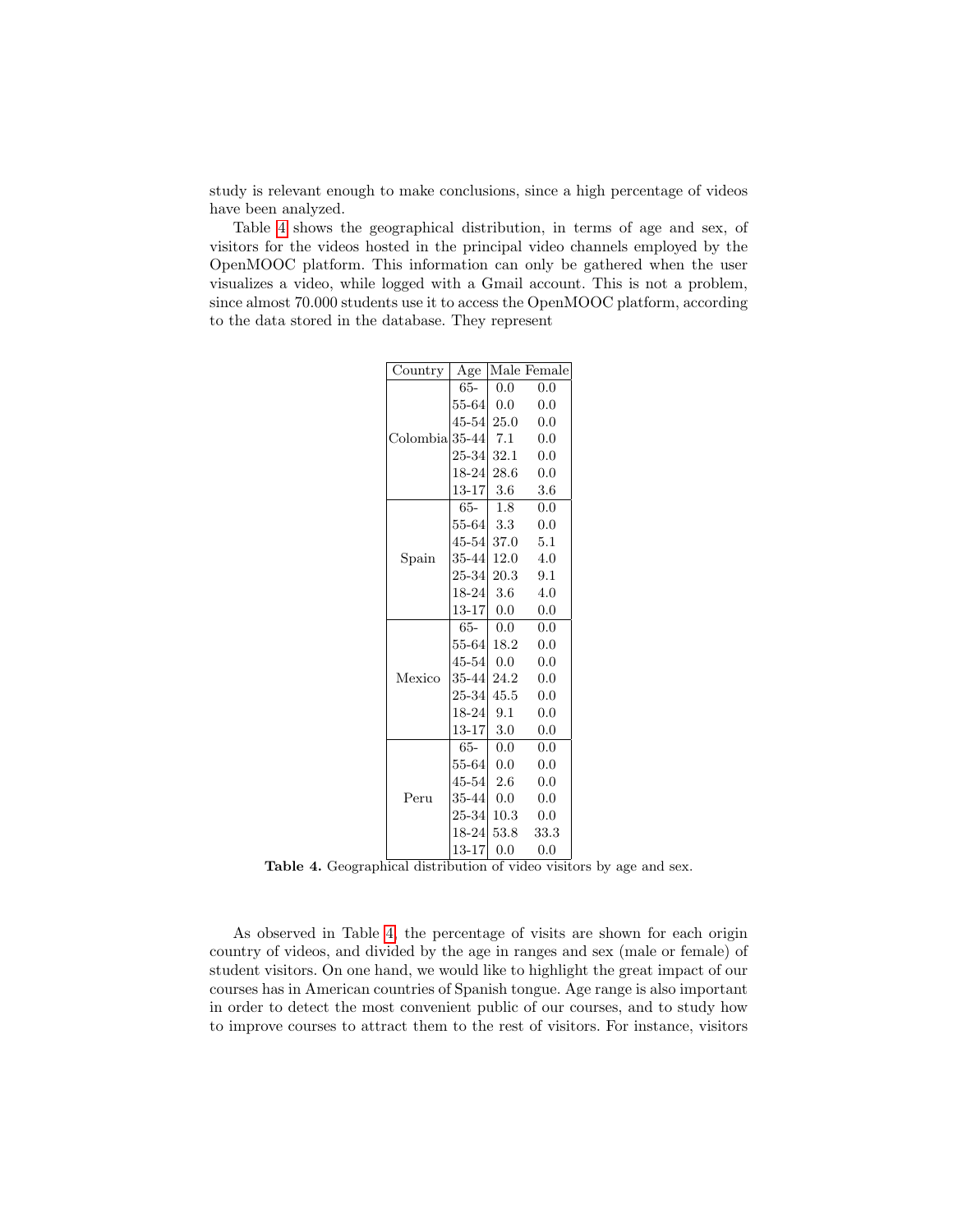between 25 and 34 years old are the most interested in our courses in Peru. As for the particular sex of visitors, although the volume of students enrolled in courses is higher for women, men are more common as video visitors. This can become a contradiction, it is probably that women watch videos without a Gmail account session.



<span id="page-6-0"></span>Fig. 1. Course activity in terms of number of video visits.

Figure [1](#page-6-0) shows the course activity in terms of number of video visits with the same order scheduled in the OpenMOOC courses. From the 38 courses hosted in the OpenMOOC platform, each course contains a particular number of videos, and it can differ among courses (in this case, from 7 videos the shorter one to 191 videos the longer one). The number of visits for each video in the courses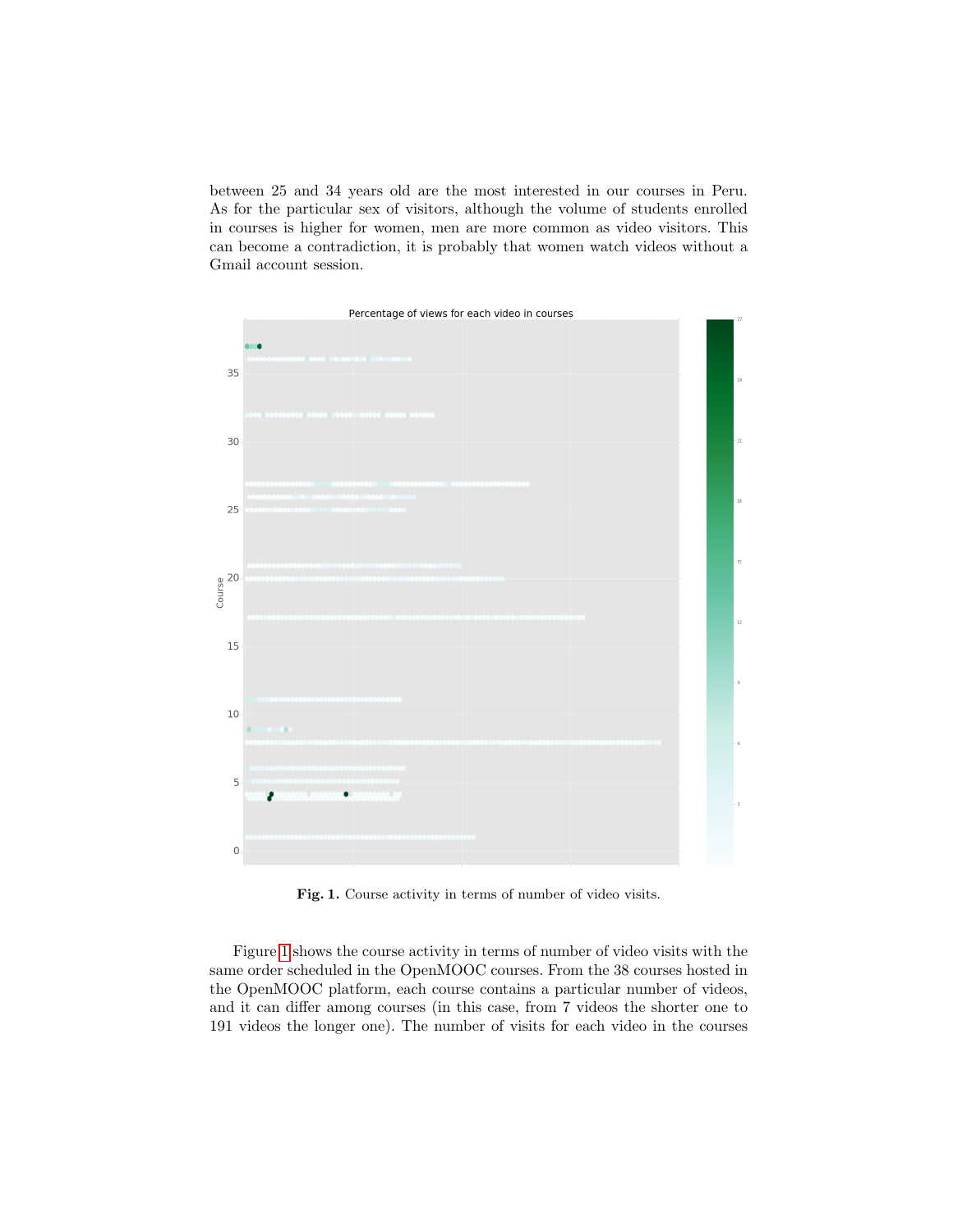have been normalized to make possible a comparative study. The colour of each point in Figure [1](#page-6-0) is proportional to the number of video visits. A dark green color indicates a big amount of visits, whereas a clearer point indicated a lower number of visits. In our particular case, in most of the courses we can find an predefined pattern, which consists on a series of videos with a few visits followed by a videos very visited. This particular video usually contains guidelines amount the course assessment, so it gets more visits.

Taking into account the previous information several hypothesis have been formulated:

- Hypothesis 1: shorter videos are better for the students' outcomes.
- Hypothesis 2: courses with fewer videos are more successful that those ones with a great number of videos.

We are going to study these hypothesis by means of a set of data variables or indicators. Now, a set of candidate variables (indicators) related to the success or failure of students in the OpenMOOC platform are given:

- Number of videos per course (|videos|): it is the amount of videos that each student has to watch to gather the minimum required knowledge.
- Mean duration of videos per course (duration ): it is the mean duration in seconds of available videos in the course.
- Mean amount of visits per video in the course (viewcount ): Each time a student watches a video, this YouTube counter increases in one unit.
- Mean amount of likes per video in the course (likecount ); Each time a student likes a video, this YouTube counter increases in one unit.

| Variable                                           | Mean   | $\sigma$ | Max.   | Min. |          | p-value |
|----------------------------------------------------|--------|----------|--------|------|----------|---------|
| video                                              | 81.08  | 45.82    | 229    |      | $-0.012$ | 0.91    |
| viewcount 37568,79 39838,23 146970,51 354,87 0,094 |        |          |        |      |          | 0.40    |
| likecount                                          | 30.40  | 114.13   | 601.91 | 0.23 | $-0.005$ | 0.64    |
| duration                                           | 163.55 | 107.68   | 559.23 |      | 0.01     | 0.91    |

<span id="page-7-0"></span>Table 5. Candidate variables (indicators) for video resources.

All the candidate variables obtained in this video category are not linked to students' behavior. This evidence is supported by statistical analysis when we perform the Spearman's rank correlation test [\[3\]](#page-12-12) with the number of students that successfully finished the course. See Table [5](#page-7-0) to observe the particular results of the candidate variables. It is clear that the  $p-value$  of the variables is greater than 0,001 and the rank correlation among variables is very small. Thus, we can conclude these ones are not good indicators to associate the visualization of videos and passing the course. Although it seems logical to think that the number of videos or its duration have an impact in the learning outcome of the students, according to our data, they are not significant enough to correlate them.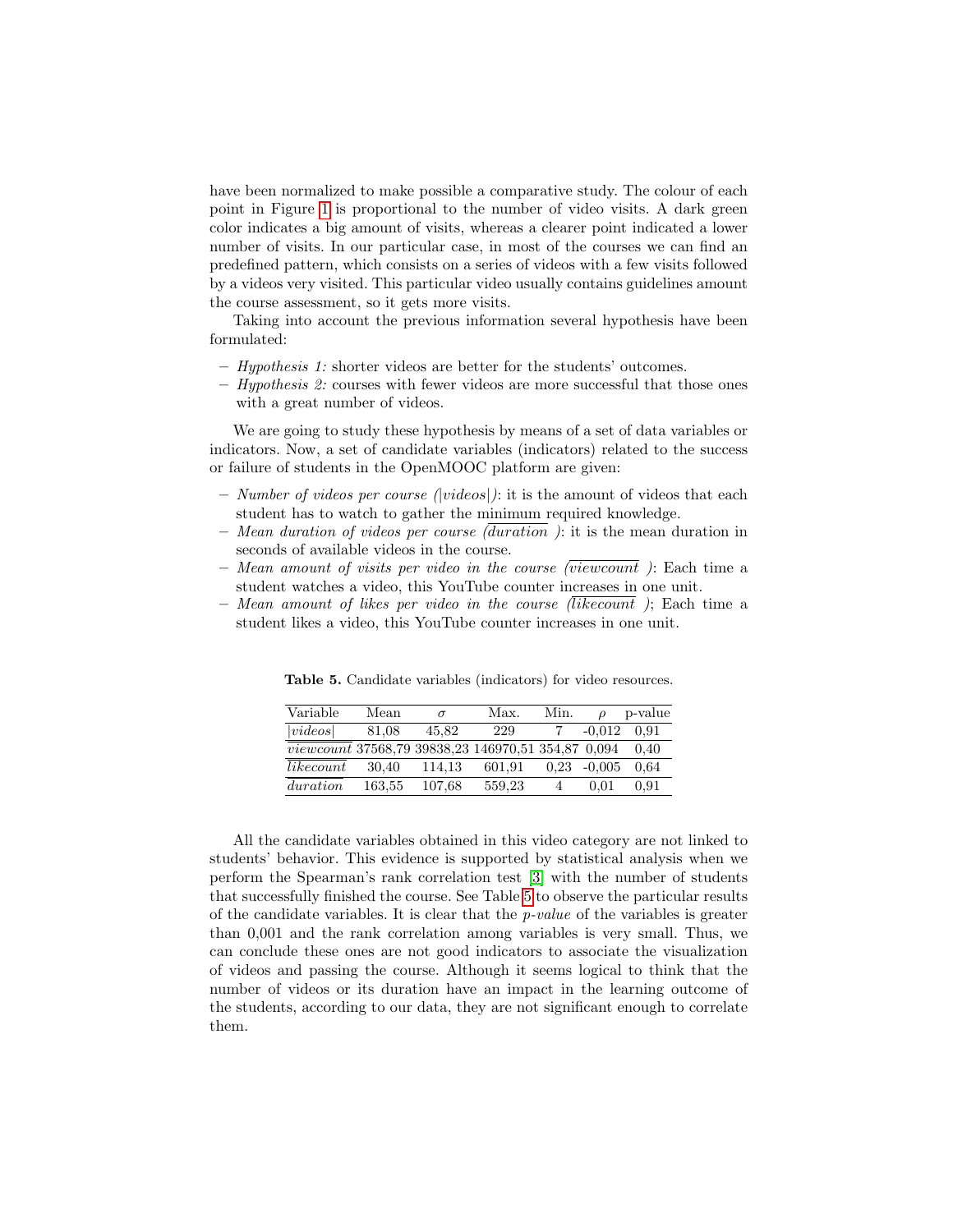#### 4.2 RQ2 - What is the relationship between forums and students?



<span id="page-8-0"></span>Fig. 2. Types of activities within forums of each course.

The debate forums in the OpenMOOC platform are represented as Q&A, in a similar manner as StackOverflow platform. In this sense, students can start questions (*question*), answer to existing questions (*answer*), or enforce some previous answer (comment).Figure [2](#page-8-0) represents the activity volume in forums associated to each OpenMOOC course. From the analyzed data, the most popular Q&A activity has been answer, and there are a few comments. We would also like to highlight that some courses have not had any activity in it. This fact is very significant and, faculty should encourage his/her students to participate in the platform in order to enrich the learning process. The most active courses in forums are also the ones related to languages with a high difference of messages.

Figure [3](#page-9-0) shows the daily activities when the debate forums are analyzed per course. The periods of more activity is when a course starts (they start at different periods of time). In particular, we can observe that December and March are the months with a higher activity, the dates coincides with the starting of language courses.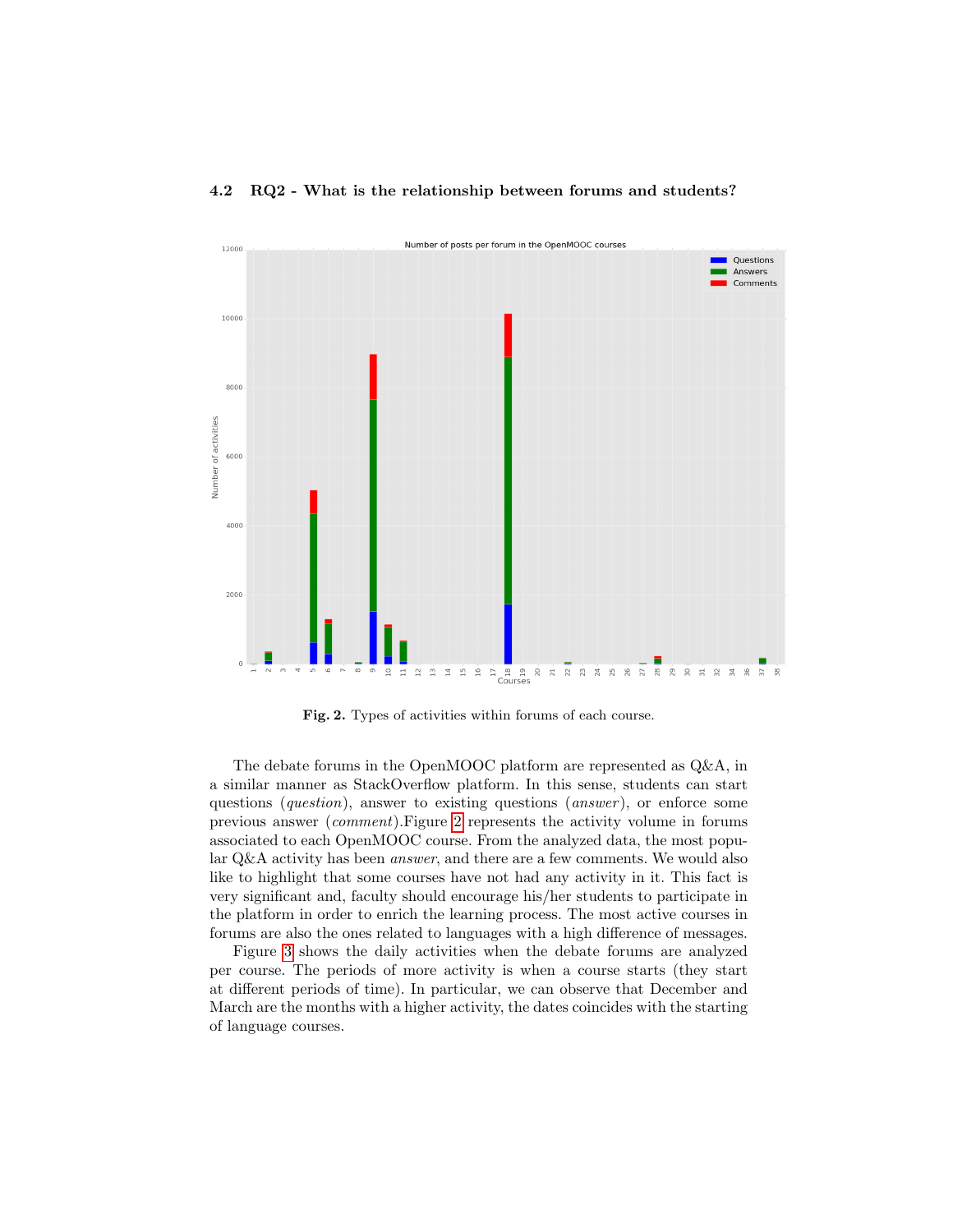

<span id="page-9-0"></span>Fig. 3. Daily activity of debate forums for the OpenMOOC courses.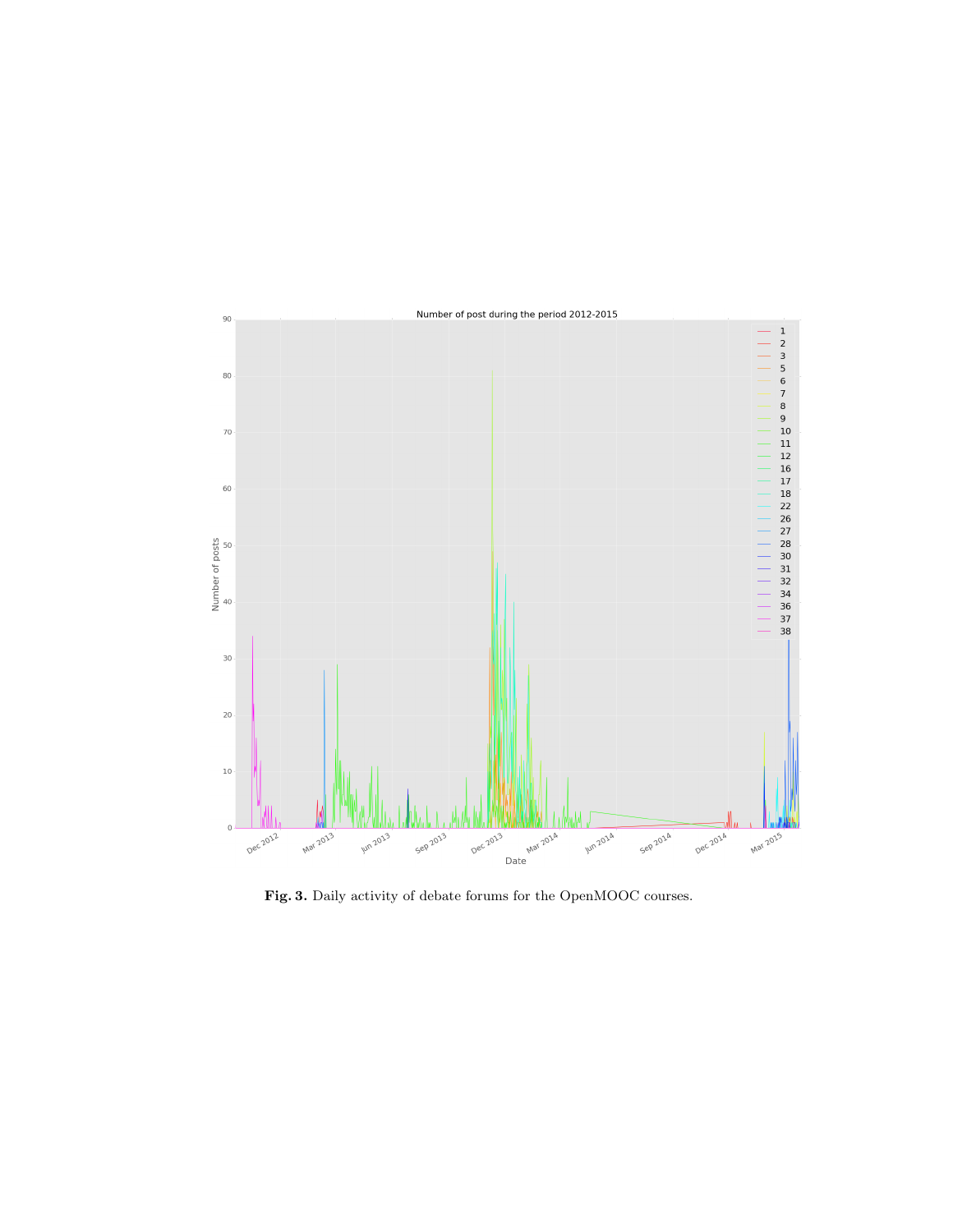According to debate forums, the candidate indicators to become relevant indicators of students' behavior are the following ones:

- Number of activities (|posts|): it is the number of total post messages for each course.
- Number of questions ( $|questions|$ ): it is the number of started posts for each course.
- Number of answers ( $|answers|$ ): it is the number of answered posts for each course.
- Number of comments (comments): it is the number of comments for each course.
- $-$  Percentage of the number of students (pauthors): it is the percentage of the total of the number of students of the course that takes part of the forum's activities.
- Average number of activities per user (activitiesuser): it is the mean activity of users for each course.
- Average number of activities per day (postperday): it is the mean number of posts per day for each course.

The main hypothesis that we can formulate over forum data is that the activity is directly related to the success of the course. We can formulate as follows:

– Hypothesis 3: a elevated number of activities in the forums of the course is related to the student success within the course.

According to the evidence obtained by means of the Spearman's rank correlation test [\[3\]](#page-12-12) (see Table [6\)](#page-11-0), the most correlated indicators to the badge awarded are the number of activities in the forum per course, the number of answers provided per course, and the number of posts per day in each course. These indicators have been analyzed for those courses where there were activity. Higher values of these variables are proportional related the number of students that obtained a badge. Therefore, these indicators should be followed in order to detect early drop-out of students, and to encourge students with additional questions, resources, and so on.

We focus our attention towards the more active students, we can not correlate the success of the students that not take an active part in the forums. Although there are works that have been analyze this type of students [\[10,](#page-12-1)[11\]](#page-12-2).

# 5 Conclusions

The main objective of this work has been looking for the reasons why a big amount of students drop-outs in MOOCs courses and studying the information offered by these types of courses. The UNED-COMA courses have been chosen for this study. In this sense, the VeLA methodology has been adapted for our purposes in order to prepare the data to make an exploratory data analysis,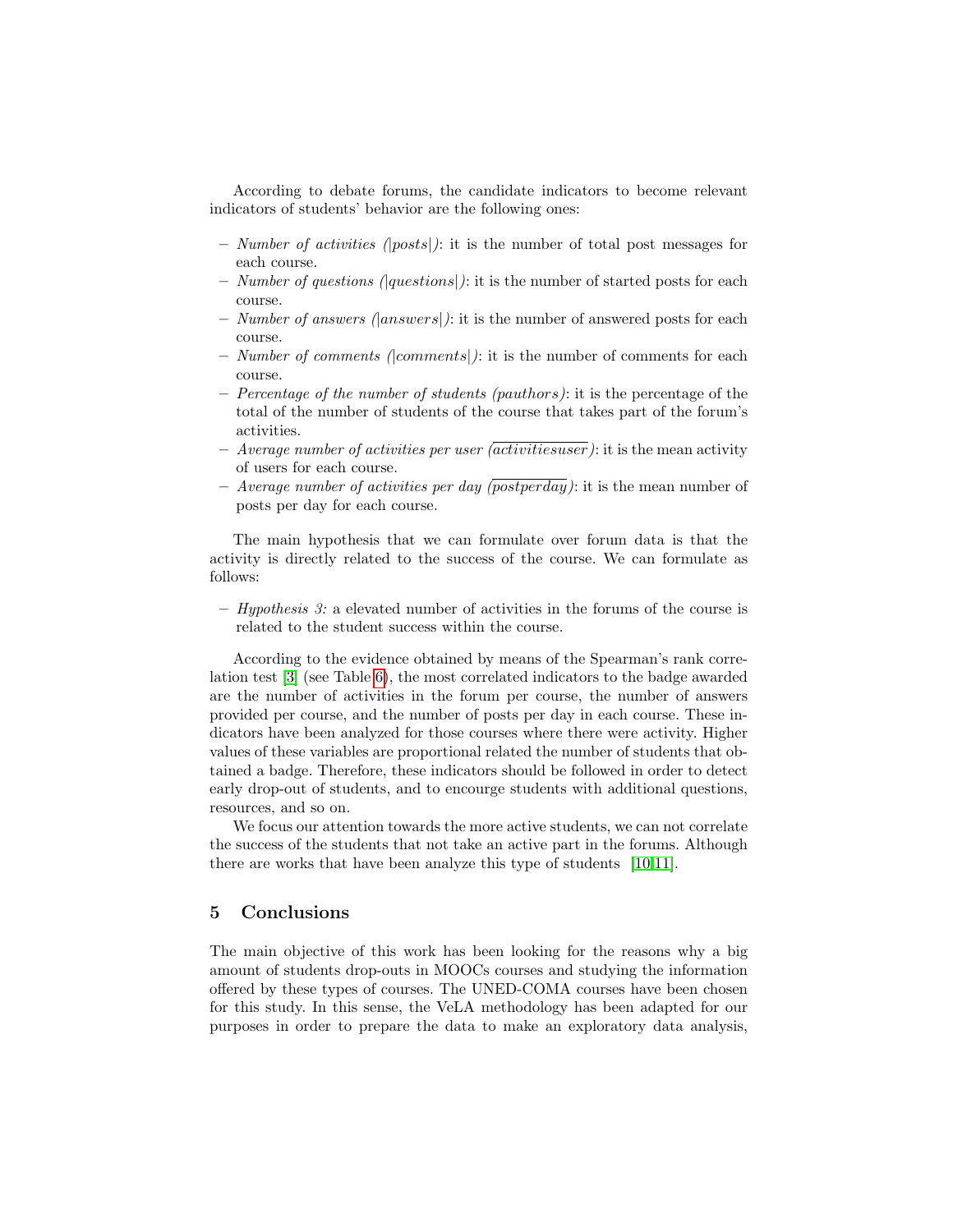<span id="page-11-0"></span>

| Variable        | Mean   | $\sigma$              | Max. Min. |          |       | p-value |
|-----------------|--------|-----------------------|-----------|----------|-------|---------|
| posts           |        | 1226,82 2845,02 10144 |           |          | 0.66  | 0,0006  |
| questions       | 207,43 | 474,42                | 1744      |          | 0.48  | 0,021   |
| answers         | 862,26 | 1994,44 7150          |           | $\theta$ | 0.70  | 0.0001  |
| comments        | 157,13 | 381,93                | 1316      | $\theta$ | 0.58  | 0.004   |
| pauthors        | 8.49   | 10,83                 | 32,89     | 0.03     | 0.29  | 0.19    |
| activities user | 3.28   | 1,55                  | 6.05      |          | 0,366 | 0.086   |
| postperday      | 0.27   | 0.52                  | 1,83      | 0.001    | 0.63  | 0,0013  |

Table 6. Candidate variables (indicators) for data in debate forums.

which includes analyze the data statistically, so extracting new knowledge from our MOOC courses.

The lack of one of the databases from the platform, that contains data related to the student's activities, has been a great impact in our results. This database could allow us to correlate the results of the partial evaluations with the performance of the students inside the course and the videos. So, the conclusions of this analysis could be improved.

In our case, the OpenMOOC platform has been employed, which focuses on multimedia resources and interaction tools provided to students during their period of learning. Two main questions have been analyzed in this work: a) what is the relationship between videos and students?; and b) what is the relationship between forums and students?. Many courses must include additional videos for a broader range of ages, and thinking the destination country culture. As the period of the course advances, faculty should also encourage students to participate in debate forums, use the multimedia resources; that is, maintaining the student alive in the course.

A set of hypothesis have also been proposed and discussed from the detected candidate variables (indicators) from datasets. This indicators are about students' behavior in MOOCs given both from the point of view of videos and debate forums. For instance, we have concluded in a statistical way that the duration and amount of videos in an OpenMOOC platform do not affect the students' outcomes (that is, possible drop-outs in the course), according our datasets, although their activity does. This way, these indicators could be useful as basis for further studies in any MOOCs platforms.

## Acknowledgments

The authors are specially grateful to UNED-COMA for facilitating the access to the needed data for this research study. Also, authors would like to acknowledge the support of the European research project ERC-2015-STG-679528 POST-DATA, and the local project (2014I/PPRO/031) from UNED and Banco Santander; and the Region of Madrid for the support of E-Madrid Network of Excellence (S2013-ICE2715). The authors also acknowledge the support of SNOLA,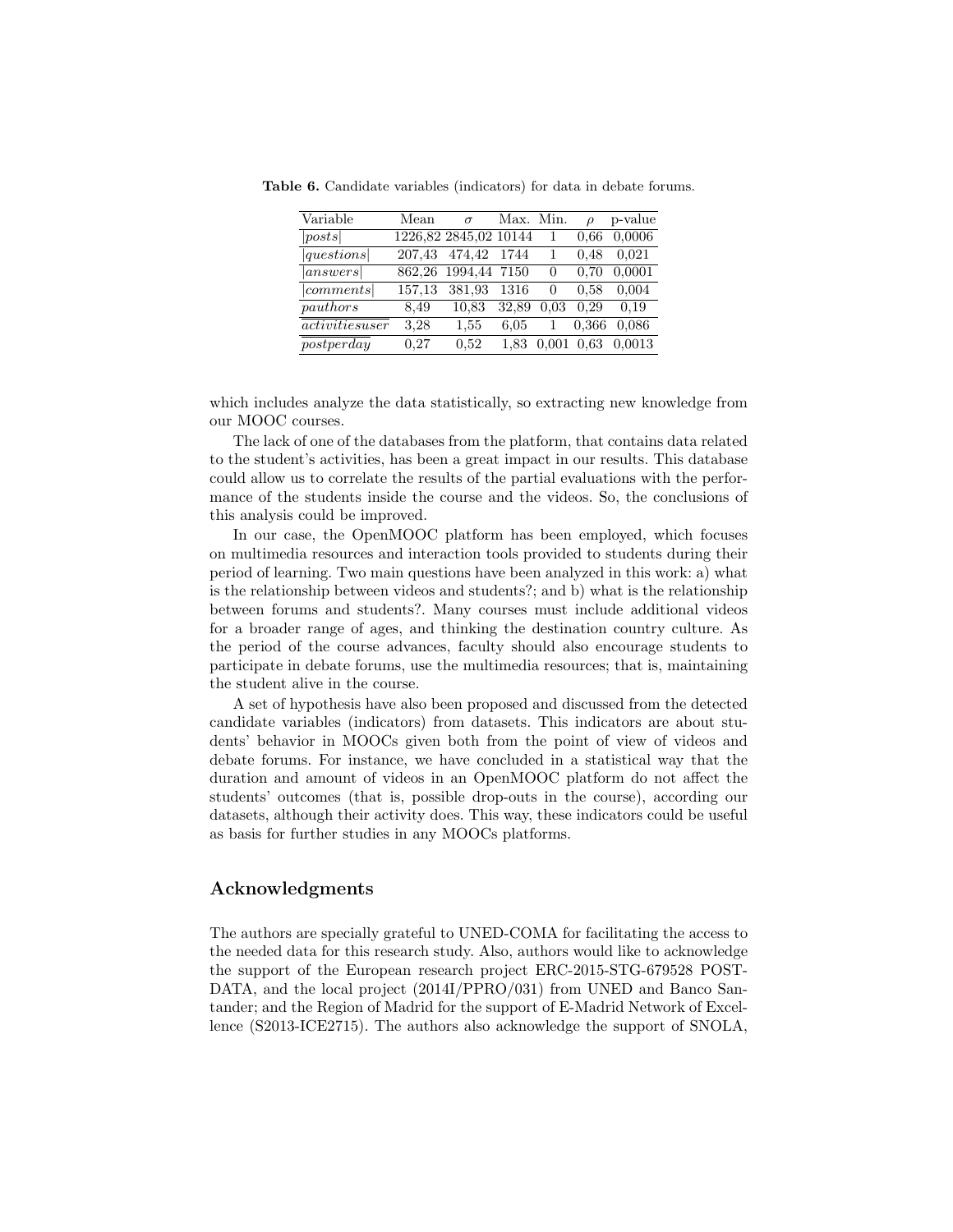officially recognized Thematic Network of Excellence (TIN2015-71669-REDT) by the Spanish Ministry of Economy and Competitiveness.

# References

- <span id="page-12-7"></span>1. Clark, D.: Moocs: a taxonomy of 8 types of moocs. avaible at [http://donaldclarkplanb.blogspot.se/2013/04/](http://donaldclarkplanb.blogspot.se/2013/04/moocs-taxonomy-of-8-types-of-mooc.html) [moocs-taxonomy-of-8-types-of-mooc.html](http://donaldclarkplanb.blogspot.se/2013/04/moocs-taxonomy-of-8-types-of-mooc.html) (2013), last access october 2016
- <span id="page-12-0"></span>2. Clow, D.: Moocs and the funnel of participation. In: Proceedings of the Third International Conference on Learning Analytics and Knowledge. pp. 185–189. LAK '13, ACM, New York, NY, USA (2013), [http://doi.acm.org/10.1145/2460296.](http://doi.acm.org/10.1145/2460296.2460332) [2460332](http://doi.acm.org/10.1145/2460296.2460332)
- <span id="page-12-12"></span>3. Coefficient, S.R.C.: The Concise Encyclopedia of Statistics, pp. 502–505. Springer New York, New York, NY (2008), [http://dx.doi.org/10.1007/](http://dx.doi.org/10.1007/978-0-387-32833-1_379) [978-0-387-32833-1\\_379](http://dx.doi.org/10.1007/978-0-387-32833-1_379)
- <span id="page-12-4"></span>4. COMA, U.: <https://coma.uned.es/> (April 2017), last access: april 2017
- <span id="page-12-9"></span>5. Conde, M.A., García-Peñalvo, F.J., Aguilar, D.A.G., Therón, R.: Exploring software engineering subjects by using visual learning analytics techniques. IEEE-RITA 10(4), 242–252 (2015), <http://dx.doi.org/10.1109/RITA.2015.2486378>
- <span id="page-12-10"></span>6. Giannakos, M.N., Chorianopoulos, K., Chrisochoides, N.: Making sense of video analytics: Lessons learned from clickstream interactions, attitudes, and learning outcome in a video-assisted course. The International Review of Research in Open and Distributed Learning 16(1) (2015), [http://www.irrodl.org/index.php/irrodl/](http://www.irrodl.org/index.php/irrodl/article/view/1976) [article/view/1976](http://www.irrodl.org/index.php/irrodl/article/view/1976)
- <span id="page-12-3"></span>7. Kizilcec, R.F., Piech, C., Schneider, E.: Deconstructing disengagement: Analyzing learner subpopulations in massive open online courses. In: Proceedings of the Third International Conference on Learning Analytics and Knowledge. pp. 170–179. LAK '13, ACM, New York, NY, USA (2013), [http://doi.acm.org/10.1145/2460296.](http://doi.acm.org/10.1145/2460296.2460330) [2460330](http://doi.acm.org/10.1145/2460296.2460330)
- <span id="page-12-8"></span>8. Margaryan, A., Bianco, M., Littlejohn, A.: Instructional quality of massive open online courses (moocs). Computers & Education 80, 77–83 (January 2015), [http:](http://oro.open.ac.uk/46374/) [//oro.open.ac.uk/46374/](http://oro.open.ac.uk/46374/)
- <span id="page-12-11"></span>9. Muñoz Merino, P.J., Ruipérez-Valiente, J.A., Alario-Hoyos, C., Pérez-Sanagustín, M., Delgado Kloos, C.: Precise effectiveness strategy for analyzing the effectiveness of students with educational resources and activities in moocs. Comput. Hum. Behav. 47(C), 108–118 (Jun 2015), [http://dx.doi.org/10.1016/j.chb.2014.10.](http://dx.doi.org/10.1016/j.chb.2014.10.003) [003](http://dx.doi.org/10.1016/j.chb.2014.10.003)
- <span id="page-12-1"></span>10. Mustafaraj, E., Bu, J.: The visible and invisible in a mooc discussion forum. In: Proceedings of the Second (2015) ACM Conference on Learning @ Scale. pp. 351– 354. L@S '15, ACM, New York, NY, USA (2015), [http://doi.acm.org/10.1145/](http://doi.acm.org/10.1145/2724660.2728691) [2724660.2728691](http://doi.acm.org/10.1145/2724660.2728691)
- <span id="page-12-2"></span>11. Nagel, L., A.S.Blignaut, Cronjé, J.: Read-only participants: A case for studetn communication in online classes. Interactive Learning Enviroments 17(1), 37–51 (2009)
- <span id="page-12-5"></span>12. OpenMooc: <http://openmooc.org/> (June 2013), last access:april 2017
- <span id="page-12-6"></span>13. Santos, J.L., Klerkx, J., Duval, E., Gago, D., Rodríguez, L.: Success, activity and drop-outs in moocs an exploratory study on the uned coma courses. In: Proceedings of the Fourth International Conference on Learning Analytics And Knowledge. pp. 98–102. LAK '14, ACM, New York, NY, USA (2014), [http://doi.acm.org/10.](http://doi.acm.org/10.1145/2567574.2567627) [1145/2567574.2567627](http://doi.acm.org/10.1145/2567574.2567627)